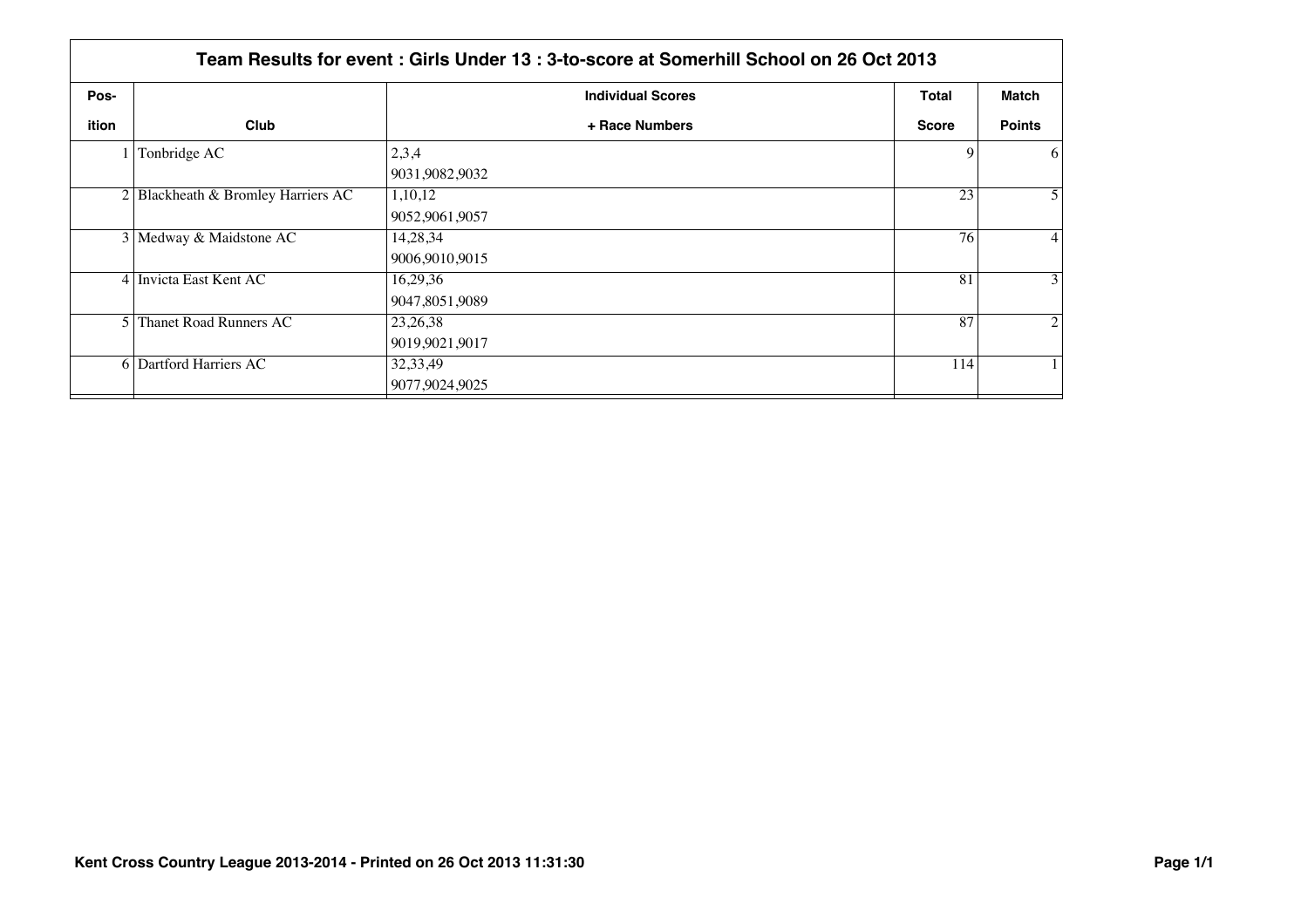|       | Team Results for event: Boys Under 13: 3-to-score at Somerhill School on 26 Oct 2013 |                          |              |                  |  |
|-------|--------------------------------------------------------------------------------------|--------------------------|--------------|------------------|--|
| Pos-  |                                                                                      | <b>Individual Scores</b> | <b>Total</b> | <b>Match</b>     |  |
| ition | Club                                                                                 | + Race Numbers           | <b>Score</b> | <b>Points</b>    |  |
|       | Tonbridge AC                                                                         | 1,4,9                    | 14           | 8 <sup>1</sup>   |  |
|       |                                                                                      | 4076,4022,4021           |              |                  |  |
|       | 2 Blackheath & Bromley Harriers AC                                                   | 2,5,10                   | 17           | 7 <sup>1</sup>   |  |
|       |                                                                                      | 4047,4049,4055           |              |                  |  |
|       | 3 Invicta East Kent AC                                                               | 15,23,28                 | 66           | 6                |  |
|       |                                                                                      | 4030,4031,4028           |              |                  |  |
|       | 4 Medway & Maidstone AC                                                              | 6,22,46                  | 74           | 5 <sup>1</sup>   |  |
|       |                                                                                      | 4042,4043,4041           |              |                  |  |
|       | 5 Thanet Road Runners AC                                                             | 3,36,41                  | 80           | $\left 4\right $ |  |
|       |                                                                                      | 4008,4009,4011           |              |                  |  |
|       | 6 Dartford Harriers AC                                                               | 27, 35, 37               | 99           | 3 <sup>1</sup>   |  |
|       |                                                                                      | 4032,4071,4072           |              |                  |  |
|       | $7$ Bexley AC                                                                        | 20,39,47                 | 106          | $\overline{2}$   |  |
|       |                                                                                      | 4002,4007,4004           |              |                  |  |
|       | 8 Folkestone RC                                                                      | 32,33,44                 | 109          | 1 <sup>1</sup>   |  |
|       |                                                                                      | 4084,4085,4086           |              |                  |  |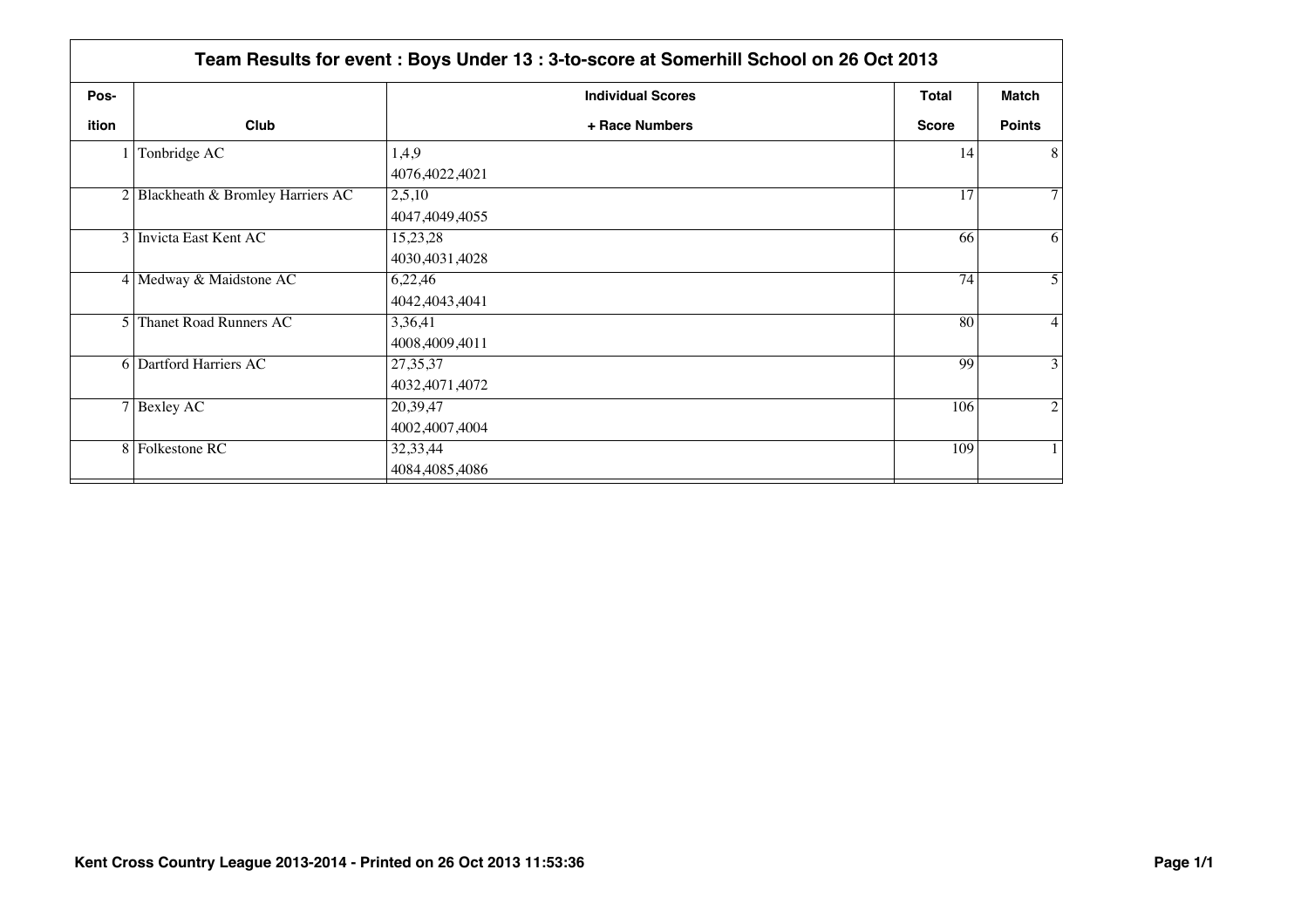|                | Team Results for event: Girls Under 15: 3-to-score at Somerhill School on 26 Oct 2013 |                                |                 |                 |  |  |
|----------------|---------------------------------------------------------------------------------------|--------------------------------|-----------------|-----------------|--|--|
| Pos-           |                                                                                       | <b>Individual Scores</b>       | <b>Total</b>    | Match           |  |  |
| ition          | Club                                                                                  | + Race Numbers                 | <b>Score</b>    | <b>Points</b>   |  |  |
|                | Blackheath & Bromley Harriers AC                                                      | 2,3,4<br>8065,8076,8074        | 9               | 7 <sup>1</sup>  |  |  |
| 2 <sub>1</sub> | Tonbridge AC                                                                          | 9,10,13<br>8039,8032,8040      | $\overline{32}$ | 6 <sup>1</sup>  |  |  |
|                | 3 Invicta East Kent AC                                                                | 7,12,14<br>8047,8054,8048      | 33              | 5 <sup>1</sup>  |  |  |
|                | 4 Dartford Harriers AC                                                                | 1,8,27<br>8030,8031,8027       | 36              | $\vert 4 \vert$ |  |  |
|                | 5 Medway & Maidstone AC                                                               | 11, 17, 21<br>8019,8007,8012   | 49              | 3 <sup>1</sup>  |  |  |
|                | 6 Claremont School                                                                    | 23, 24, 38<br>8046, 8045, 8043 | 85              | $\overline{2}$  |  |  |
|                | 7 Cambridge Harriers AC                                                               | 35, 37, 39<br>8086,8090,8087   | 111             |                 |  |  |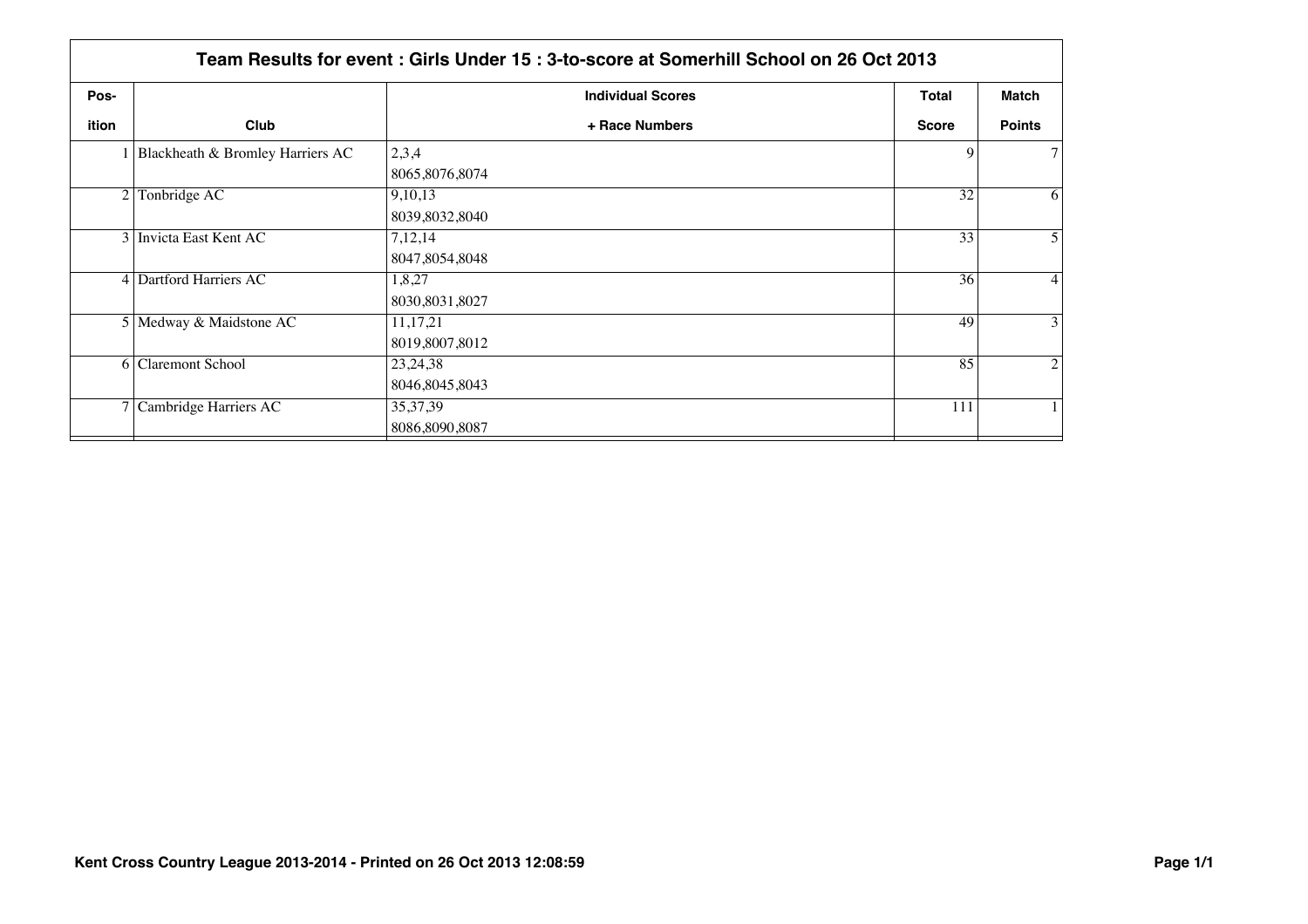|       | Team Results for event: Boys Under 15: 3-to-score at Somerhill School on 26 Oct 2013 |                              |              |                   |  |  |
|-------|--------------------------------------------------------------------------------------|------------------------------|--------------|-------------------|--|--|
| Pos-  |                                                                                      | <b>Individual Scores</b>     | Total        | Match             |  |  |
| ition | Club                                                                                 | + Race Numbers               | <b>Score</b> | <b>Points</b>     |  |  |
|       | Tonbridge AC                                                                         | 1,2,3<br>3022,3019,3021      | 6            | 5 <sup>1</sup>    |  |  |
|       | 2 Blackheath & Bromley Harriers AC                                                   | 6,8,10<br>3070, 3065, 3081   | 24           | $\vert 4 \vert$   |  |  |
|       | 3 Cambridge Harriers AC                                                              | 4,9,18<br>3036, 3035, 3043   | 31           | $\lvert 3 \rvert$ |  |  |
|       | 4 Beech Grove Academy                                                                | 14, 19, 23<br>3002,3003,3001 | 56           | $\overline{2}$    |  |  |
|       | 5 Medway & Maidstone AC                                                              | 20,22,29<br>3062, 3058, 3063 | 71           |                   |  |  |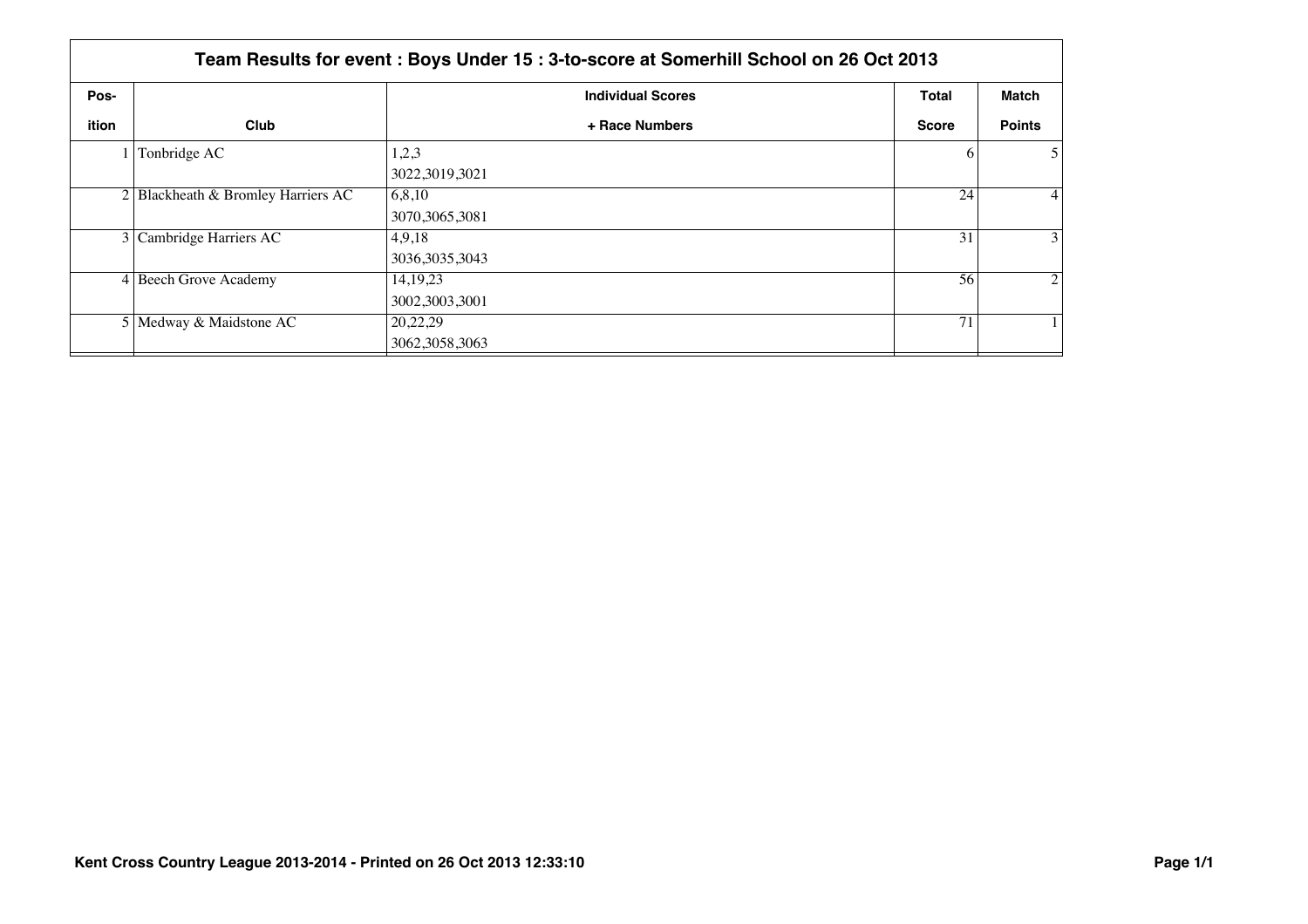|       | Team Results for event: Women Under 17: 3-to-score at Somerhill School on 26 Oct 2013 |                          |              |                 |  |
|-------|---------------------------------------------------------------------------------------|--------------------------|--------------|-----------------|--|
| Pos-  |                                                                                       | <b>Individual Scores</b> | <b>Total</b> | Match           |  |
| ition | Club                                                                                  | + Race Numbers           | <b>Score</b> | <b>Points</b>   |  |
|       | 1 Invicta East Kent AC                                                                | 3,5,7                    | 15           | $\vert 4 \vert$ |  |
|       |                                                                                       | 7022,7021,7049           |              |                 |  |
|       | $2$ Blackheath & Bromley Harriers AC                                                  | 1,8,9                    | 18           | 3 <sup>1</sup>  |  |
|       |                                                                                       | 7035,7032,7036           |              |                 |  |
| 3 I   | Tonbridge AC                                                                          | 4,12,14                  | 30           | $\overline{2}$  |  |
|       |                                                                                       | 7040,7014,7016           |              |                 |  |
|       | $4$ Bexley AC                                                                         | 6,17,19                  | 42           |                 |  |
|       |                                                                                       | 7002,7001,7004           |              |                 |  |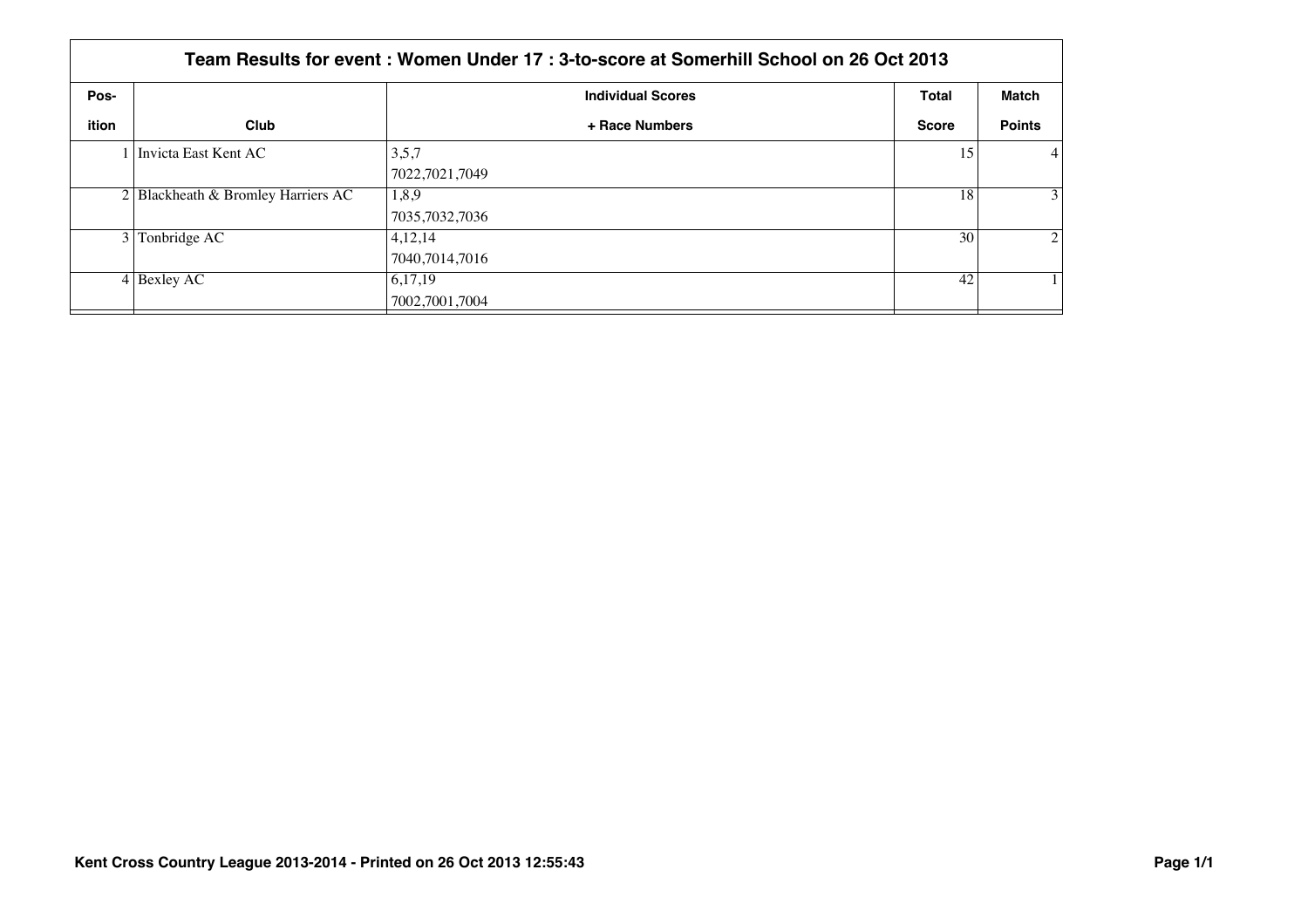|       | Team Results for event: Men Under 17: 3-to-score at Somerhill School on 26 Oct 2013 |                             |              |                  |  |  |
|-------|-------------------------------------------------------------------------------------|-----------------------------|--------------|------------------|--|--|
| Pos-  |                                                                                     | <b>Individual Scores</b>    | Total        | Match            |  |  |
| ition | Club                                                                                | + Race Numbers              | <b>Score</b> | <b>Points</b>    |  |  |
|       | Tonbridge AC                                                                        | 2,5,8<br>2010, 2012, 2017   | 15           | 5 <sup>1</sup>   |  |  |
|       | 2 Blackheath & Bromley Harriers AC                                                  | 1,4,17<br>2055, 2057, 2053  | 22           | $\left 4\right $ |  |  |
|       | $3$ Bexley AC                                                                       | 3,11,16<br>2003, 2005, 2002 | 30           | 3 <sup>1</sup>   |  |  |
|       | 4 Invicta East Kent AC                                                              | 9,10,19<br>2022, 2026, 2021 | 38           | $\overline{2}$   |  |  |
|       | 5 Cambridge Harriers AC                                                             | 6,38,39<br>2039, 2037, 2038 | 83           |                  |  |  |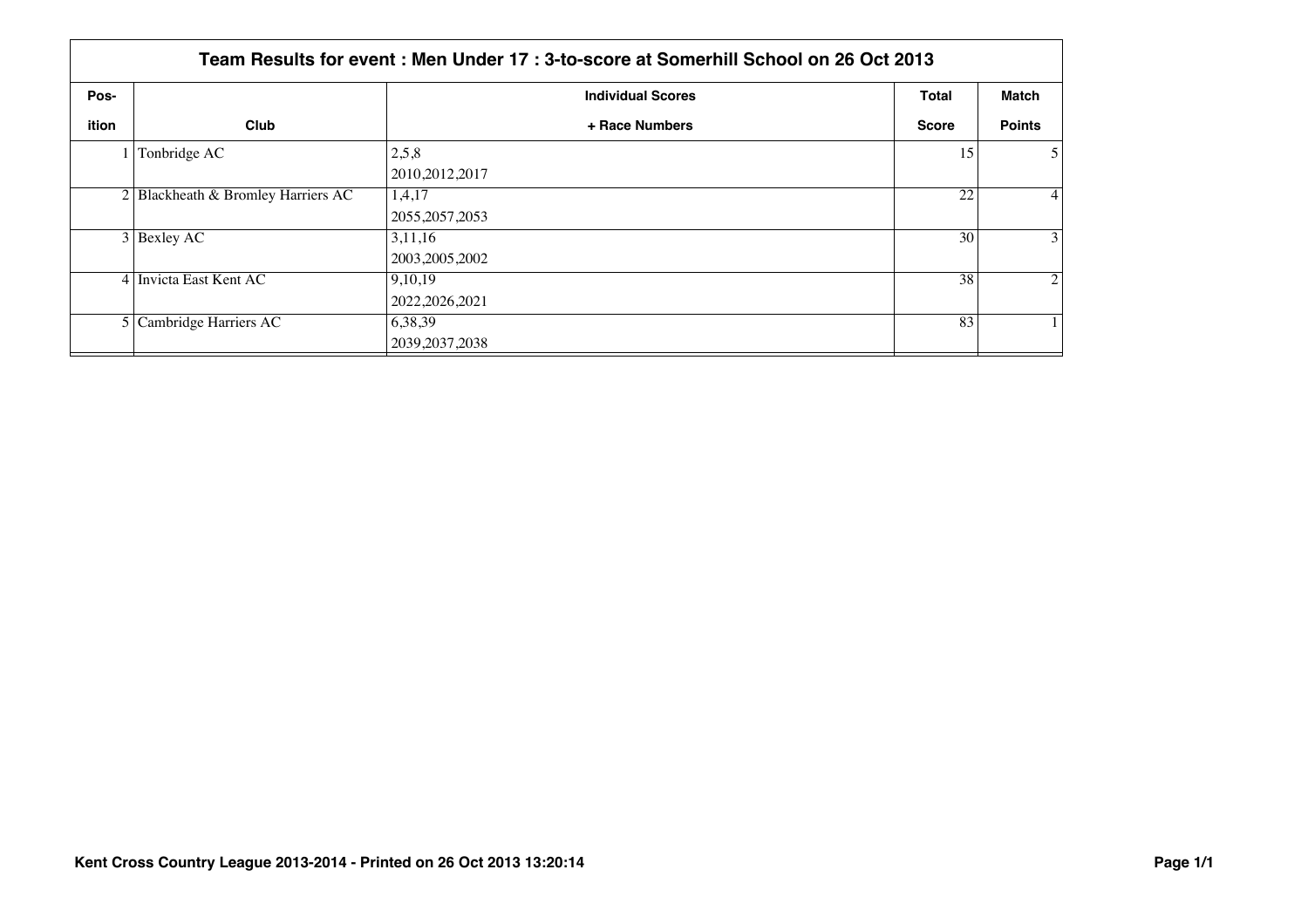|       | Team Results for event : Men Under 20 : 3-to-score at Somerhill School on 26 Oct 2013 |                          |              |               |  |
|-------|---------------------------------------------------------------------------------------|--------------------------|--------------|---------------|--|
| Pos-  |                                                                                       | <b>Individual Scores</b> | Total        | Match         |  |
| ition | Club                                                                                  | + Race Numbers           | <b>Score</b> | <b>Points</b> |  |
|       | l Beech Grove Academy                                                                 | 2,4,10                   | 16           |               |  |
|       |                                                                                       | 1001,1002,1051           |              |               |  |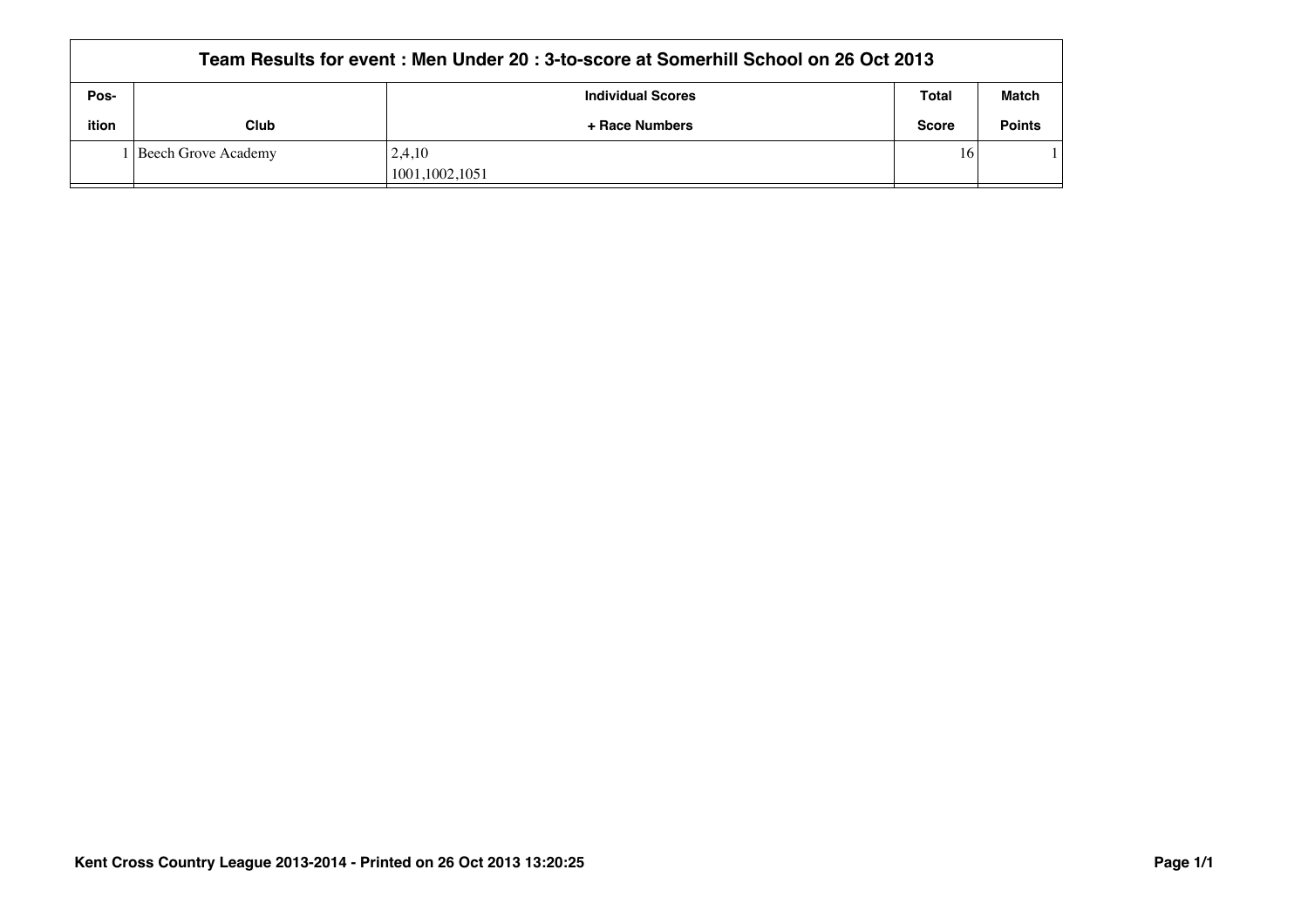| Pos-  |                                    | <b>Individual Scores</b> | Total           | <b>Match</b>    |
|-------|------------------------------------|--------------------------|-----------------|-----------------|
| ition | Club                               | + Race Numbers           | <b>Score</b>    | <b>Points</b>   |
|       | Tonbridge AC                       | 1,2,4                    | $\tau$          | 14              |
|       |                                    | 5199,6010,6031           |                 |                 |
|       | 2 Blackheath & Bromley Harriers AC | 6,13,14                  | $\overline{33}$ | $\overline{13}$ |
|       |                                    | 5143,5138,5132           |                 |                 |
|       | 3 Tunbridge Wells Harriers         | 3,21,23                  | 47              | $\overline{12}$ |
|       |                                    | 5106,5103,5105           |                 |                 |
|       | 4 Medway & Maidstone AC            | 10,15,27                 | $\overline{52}$ | $\overline{11}$ |
|       |                                    | 5010,5015,5016           |                 |                 |
|       | 5 Folkestone RC                    | 9,19,38                  | 66              | $\overline{10}$ |
|       |                                    | 5088,5089,5084           |                 |                 |
|       | 6 Kent AC                          | 18,26,36                 | $\overline{80}$ | $\overline{9}$  |
|       |                                    | 5063,5060,5056           |                 |                 |
|       | 7 Invicta East Kent AC             | 8,11,62                  | 81              | 8               |
|       |                                    | 6012,5160,5200           |                 |                 |
|       | 8 Greenwich Tritons Triathlon Club | 22,31,53                 | 106             | $\overline{7}$  |
|       |                                    | 5053,5054,5048           |                 |                 |
|       | 9 Dartford Harriers AC             | 30,35,56                 | 121             | 6               |
|       |                                    | 5019,5023,5020           |                 |                 |
|       | 10 Cambridge Harriers AC           | 16,46,61                 | 123             | $\overline{5}$  |
|       |                                    | 5071,6030,5082           |                 |                 |
|       | 11 Bexley AC                       | 7,44,78                  | 129             | $\overline{4}$  |
|       |                                    | 5002,5003,5192           |                 |                 |
|       | 12 University of Kent              | 43,51,52                 | 146             | $\overline{3}$  |
|       |                                    | 5197,5166,5167           |                 |                 |
|       | 13 Beckenham RC                    | 42,66,72                 | 180             | $\overline{2}$  |
|       |                                    | 5121,5119,5122           |                 |                 |
|       | 14 Istead & Ifield Harriers        | 60,64,71                 | 195             | $\mathbf{1}$    |
|       |                                    | 5037,5035,5041           |                 |                 |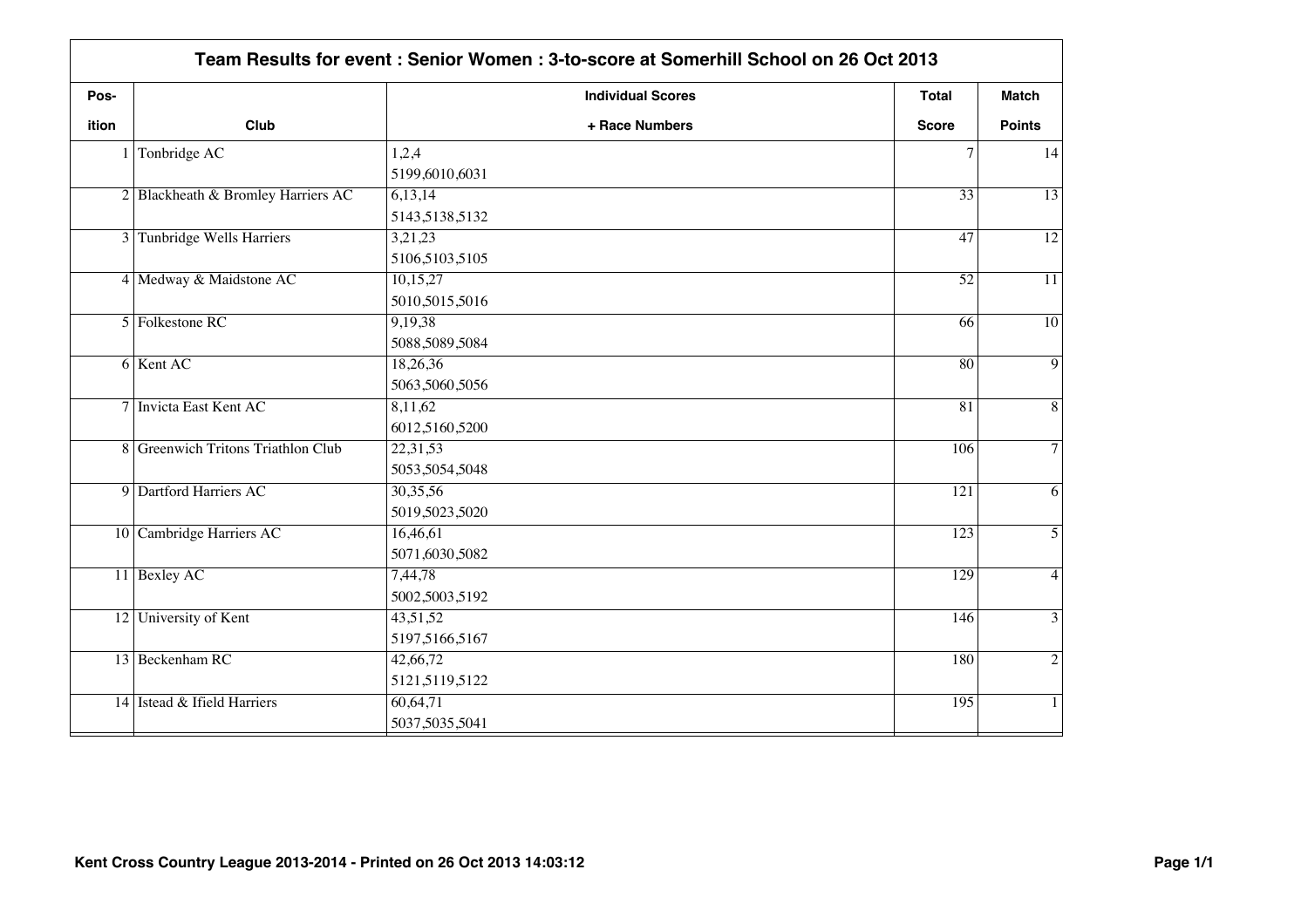|                | Team Results for event: Senior Women: 6-to-score at Somerhill School on 26 Oct 2013 |                                    |              |                |  |
|----------------|-------------------------------------------------------------------------------------|------------------------------------|--------------|----------------|--|
| Pos-           |                                                                                     | <b>Individual Scores</b>           | Total        | Match          |  |
| ition          | Club                                                                                | + Race Numbers                     | <b>Score</b> | <b>Points</b>  |  |
|                | Tonbridge AC                                                                        | 1,2,4,12,25,29                     | 73           | 9              |  |
|                |                                                                                     | 5199,6010,6031,6011,6016,6015      |              |                |  |
|                | 2 Blackheath & Bromley Harriers AC                                                  | 6, 13, 14, 17, 20, 24              | 94           | 8              |  |
|                |                                                                                     | 5143,5138,5132,5134,5131,5146      |              |                |  |
| $\overline{3}$ | Tunbridge Wells Harriers                                                            | 3,21,23,32,41,49                   | 169          | $\tau$         |  |
|                |                                                                                     | 5106,5103,5105,5107,5104,5110      |              |                |  |
|                | 4 Medway & Maidstone AC                                                             | 10, 15, 27, 34, 40, 45             | 171          | 6              |  |
|                |                                                                                     | 5010,5015,5016,5018,5017,5012      |              |                |  |
|                | $5$ Kent AC                                                                         | 18, 26, 36, 50, 77, 80             | 287          | 5              |  |
|                |                                                                                     | 5063,5060,5056,5055,5165,5057      |              |                |  |
|                | 6 Folkestone RC                                                                     | 9, 19, 38, 74, 81, 83              | 304          | $\overline{4}$ |  |
|                |                                                                                     | 5088,5089,5084,5091,5097,5087      |              |                |  |
|                | 7 Greenwich Tritons Triathlon Club                                                  | 22, 31, 53, 65, 68, 86             | 325          | 3              |  |
|                |                                                                                     | 5053, 5054, 5048, 5052, 5051, 5045 |              |                |  |
|                | 8 Bexley AC                                                                         | 7,44,78,79,82,93                   | 383          | 2              |  |
|                |                                                                                     | 5002,5003,5192,5005,5189,5188      |              |                |  |
|                | 9 Istead & Ifield Harriers                                                          | 60,64,71,85,98,102                 | 480          |                |  |
|                |                                                                                     | 5037, 5035, 5041, 5036, 5044, 5043 |              |                |  |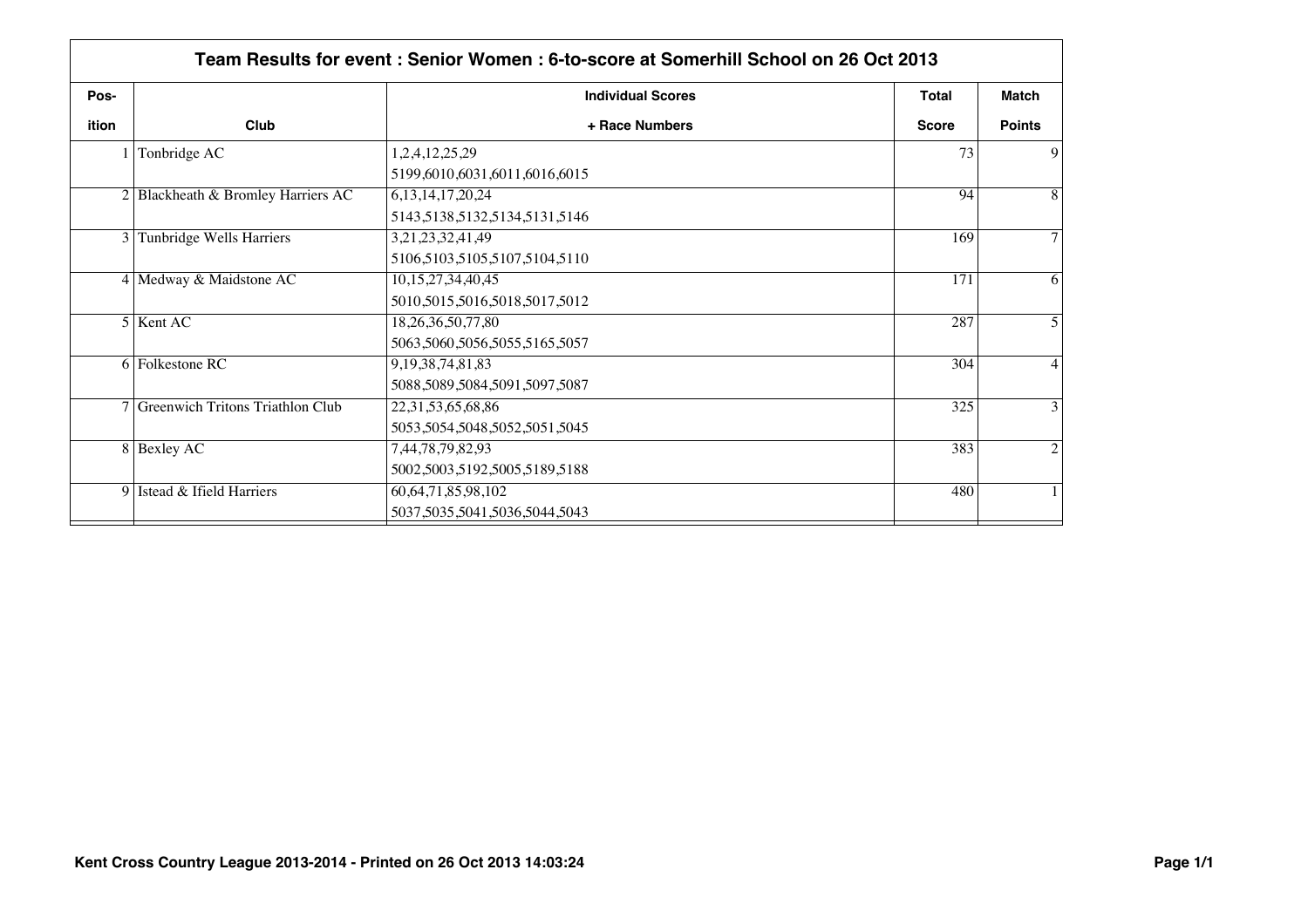|       | Team Results for event: Senior Men: 4-to-score at Somerhill School on 26 Oct 2013 |                          |                  |                 |
|-------|-----------------------------------------------------------------------------------|--------------------------|------------------|-----------------|
| Pos-  |                                                                                   | <b>Individual Scores</b> | <b>Total</b>     | <b>Match</b>    |
| ition | Club                                                                              | + Race Numbers           | <b>Score</b>     | <b>Points</b>   |
|       | 1 Medway & Maidstone AC                                                           | 3,8,15,20                | 46               | 18              |
|       |                                                                                   | 2,4,9,19                 |                  |                 |
|       | 2 Tonbridge AC                                                                    | 4,6,14,23                | $\overline{47}$  | $\overline{17}$ |
|       |                                                                                   | 1020, 235, 52, 1054      |                  |                 |
|       | 3 Cambridge Harriers AC                                                           | 2,16,24,29               | $\overline{71}$  | 16              |
|       |                                                                                   | 347,86,379,104           |                  |                 |
|       | 4 Blackheath & Bromley Harriers AC                                                | 5,17,21,30               | $\overline{73}$  | $\overline{15}$ |
|       |                                                                                   | 295, 374, 303, 297       |                  |                 |
|       | 5 Beckenham RC                                                                    | 12,34,39,43              | 128              | $\overline{14}$ |
|       |                                                                                   | 210,213,216,226          |                  |                 |
|       | 6 Folkestone RC                                                                   | 18,22,49,52              | 141              | $\overline{13}$ |
|       |                                                                                   | 134, 135, 132, 138       |                  |                 |
|       | 7 Dartford Harriers AC                                                            | 19,40,45,48              | 152              | $\overline{12}$ |
|       |                                                                                   | 193,200,197,189          |                  |                 |
|       | 8 Paddock Wood AC                                                                 | 35,38,51,61              | 185              | $\overline{11}$ |
|       |                                                                                   | 337, 368, 372, 369       |                  |                 |
|       | 9 Tunbridge Wells Harriers                                                        | 26, 33, 56, 71           | 186              | $\overline{10}$ |
|       |                                                                                   | 371,179,185,173          |                  |                 |
|       | 10 University of Kent                                                             | 11,27,81,87              | 206              | $\overline{9}$  |
|       |                                                                                   | 264,259,353,262          |                  |                 |
|       | 11 Bexley AC                                                                      | 9,10,92,102              | 213              | $\overline{8}$  |
|       |                                                                                   | 1010,1004,24,25          |                  |                 |
|       | 12 Istead & Ifield Harriers                                                       | 32,50,62,78              | 222              | $\overline{7}$  |
|       |                                                                                   | 63,79,60,66              |                  |                 |
|       | 13 South Kent Harriers                                                            | 1,63,77,98               | 239              | 6               |
|       |                                                                                   | 286, 288, 290, 287       |                  |                 |
|       | 14 Invicta East Kent AC                                                           | 7,64,69,139              | 279              | $\overline{5}$  |
|       |                                                                                   | 250, 255, 253, 254       |                  |                 |
|       | 15 Dartford Road Runners                                                          | 47,66,94,108             | $\overline{315}$ | $\overline{4}$  |
|       |                                                                                   | 241, 377, 364, 245       |                  |                 |
|       |                                                                                   |                          |                  |                 |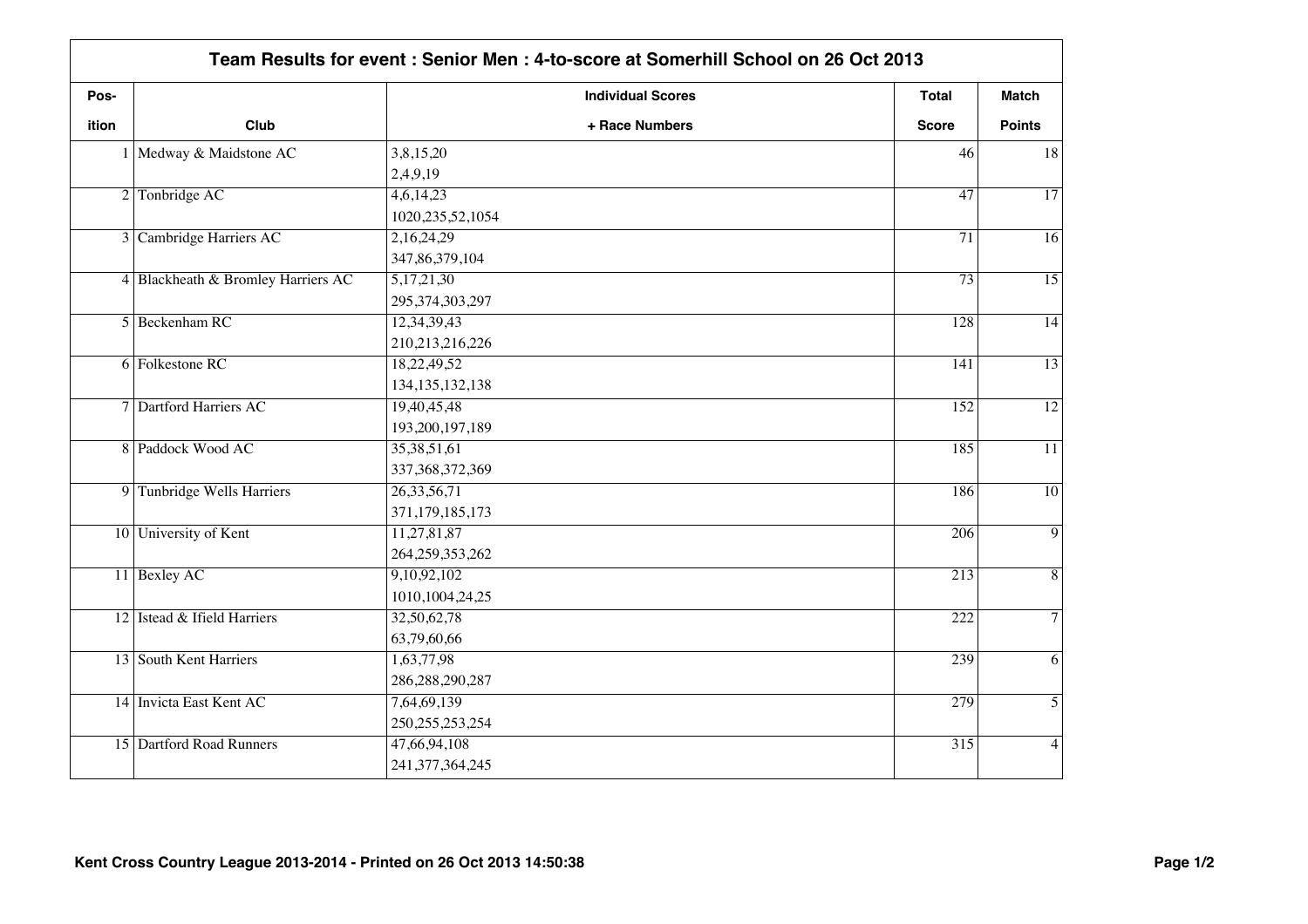|       | Team Results for event: Senior Men: 4-to-score at Somerhill School on 26 Oct 2013 |                          |              |                |  |  |
|-------|-----------------------------------------------------------------------------------|--------------------------|--------------|----------------|--|--|
| Pos-  |                                                                                   | <b>Individual Scores</b> | Total        | Match          |  |  |
| ition | Club                                                                              | + Race Numbers           | <b>Score</b> | <b>Points</b>  |  |  |
|       | 16 Greenwich Tritons Triathlon Club                                               | 67,68,84,103             | 322          | $\overline{3}$ |  |  |
|       |                                                                                   | 121,110,111,112          |              |                |  |  |
|       | 17 Medway Triathlon Club                                                          | 82,83,95,124             | 384          | $\overline{2}$ |  |  |
|       |                                                                                   | 280, 282, 277, 275       |              |                |  |  |
|       | 18 Sevenoaks AC                                                                   | 70,80,110,152            | 412          |                |  |  |
|       |                                                                                   | 149, 147, 380, 153       |              |                |  |  |